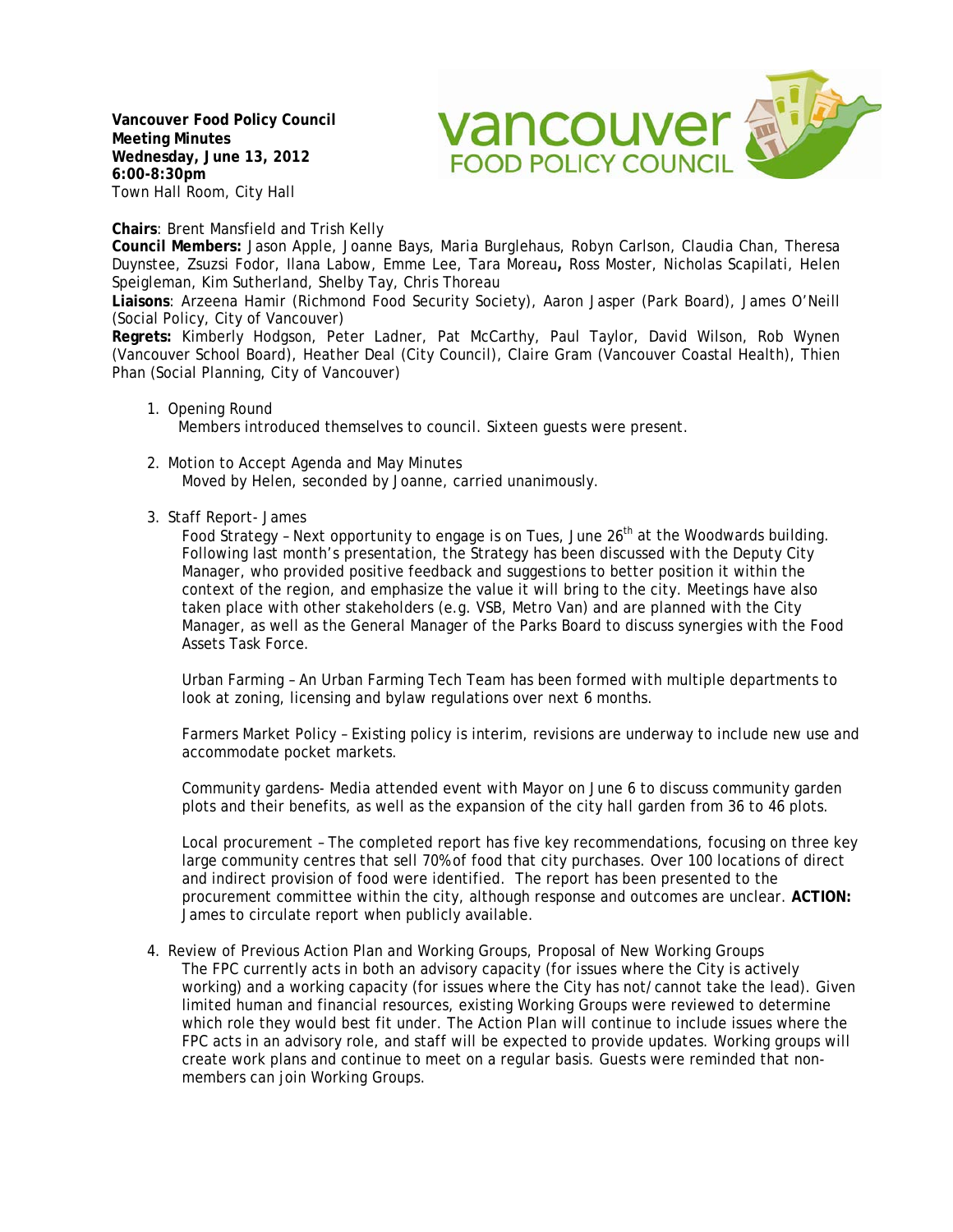It was decided that the Greenest City Action Plan, Food Strategy, Procurement, Urban Farming, and Farmers Markets be designated as 'advisory'. The Youth Food Policy Council was removed from the action plan to allow for its independent development. The following were identified as potential Working Groups: Policy soup (Tara), Neighbourhood Food Networks (ZsuZsi), FEDAP (Ross), Food Waste (Helen), Distribution/procurement (Joanne), Information accessibility and Literacy (Shelby), Urban–Rural linkages (Kim). It was noted that research and policy aspects could be explored in each group. Other suggestions for discussion included Food Secure Vancouver (and its marketing, especially to universities), support for the Food Assets Task Force, a deeper understanding of the existing food system, and connections to the Economic Strategy.

5. Working Group Action Planning

Members and guests broke into seven groups to discuss goals, possible actions, potential partners, leads/members.

- 6. Report Back from Working Groups and Discussion of Connections
	- Tara Policy Soup (members: Sarah and Janis) Mandate – to identify policy threats and opportunities that would directly or indirectly influence the work of the City and FPC. The group will do research scan, survey key
		- stakeholders, identify collaborators, and report back.
	- ZsuZsi Neighbourhood Food Networks (co-leads: Ross M and Trish K) Group acquired three new members and will continue to convene, catalyze, and communicate to create new networks.

Ross – FEDAP (members: Brent M, Herb B, Thomas M, Anne P, Jordan B, Hanna C, Philip B, Chris T, Shelby T, and Jay P. )

In February, 40 people were interested in getting involved. Group will work on engagement. On July 11, Herb B will lead a food systems dialogue at Langara. Interest has been expressed from the Community Service Learning at UBC, as well as the faculties of Land and Food Systems and Economics. The next event will be held at the Museum of Vancouver, with the next meeting happening in July or Aug.

- Helen- Food Waste(members: Alex H, Robyn C, Nicholas S, Emme L, Trish K, Peter L) Group is interested in focusing on multi-family residences and businesses as the City is not active here. Will gather info to advise city.
- Joanne distribution/procurement The Value Chain (members: Jason) There is a desire for an assessment of distribution and understanding at multiple levels – i.e. what is involved for each size of producer to get food to market and how can each can get their needs met.
- Shelby Information Accessibility and Literacy (co-lead: Claudia) First task is to convene a broader meeting to strategize and prioritize actions.

Kim – Urban –Rural linkages

At this point, it is unclear if this will become a working group, but there is a desire for more discussion to gain insight.

- 7. Next Steps in Developing Action Plan Members encouraged to consider work plans for their working groups. Next steps will be revisited at next meeting. The goal is to have regular working group meetings and work plans by September.
- 8. Future Meetings Discussion Trish